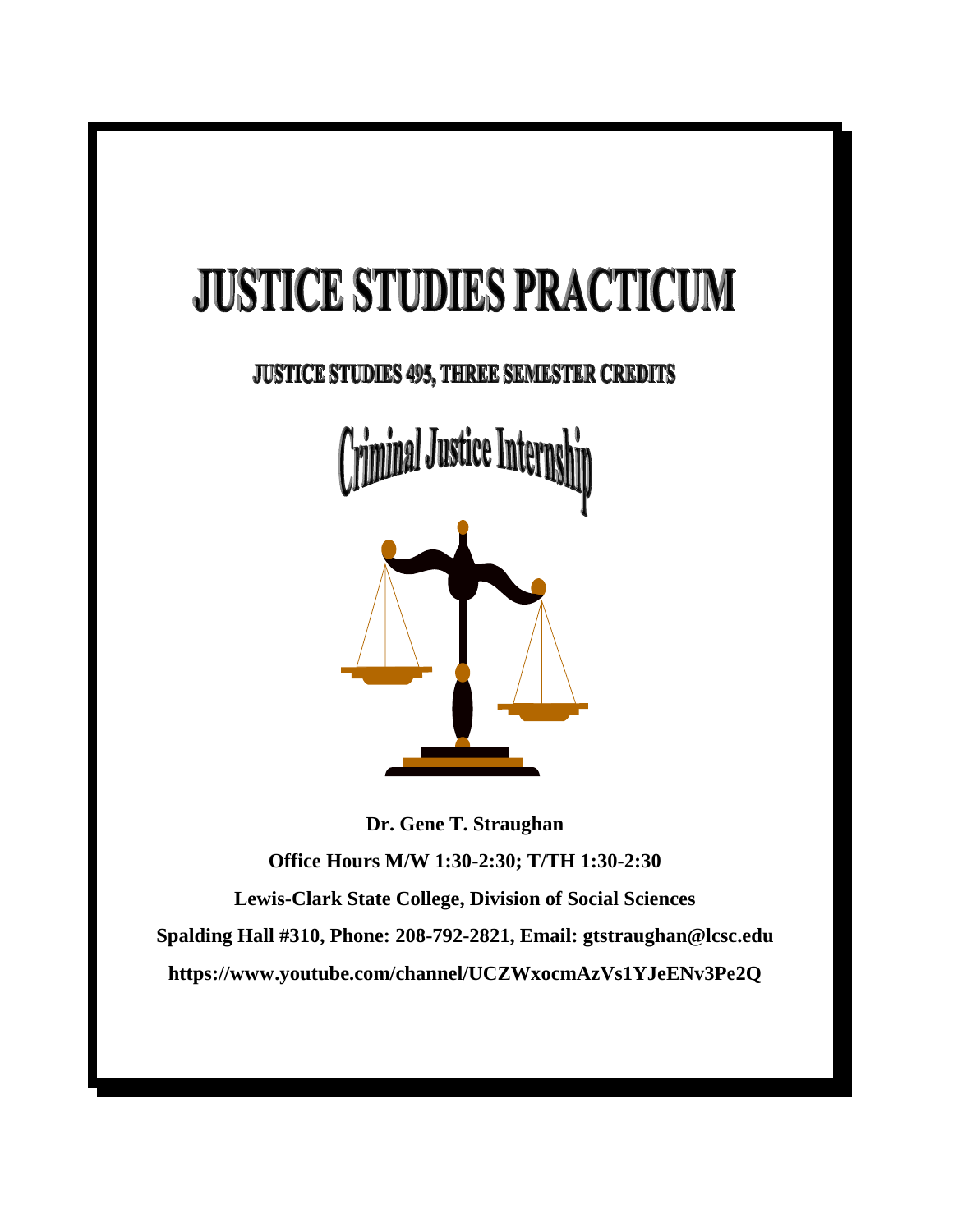## **JUSTICE STUDIES INTERNSHIP PRACTICUM**

**COURSE DESCRIPTION:** The primary objective of this internship is to provide an opportunity for students to be exposed to practical on the job experience with the criminal justice system. This course consists of the students taking the initiative and selecting a site themselves or being recommended to a site by the criminal justice faculty. There is some flexibility in what constitutes an appropriate practicum site, but the internship should be connected directly or tangentially to policing, adjudication, corrections, or human services. Some internship examples include police departments, sheriff offices, state patrol, probation and parole agencies, prisons, security organizations, social service agencies, prosecutor or defense attorney offices, and research institutions or foundations. Internships can also be with federal government institutions such as the FBI, INS, Customs, Forest Service, and homeland security or emergency management agencies. Internships must be approved by the course instructor and supervisor of the criminal justice agency. The course is designed to provide a first hand practical experience which augments what has been taught within the classroom. The internship is NOT designed to be a substitute for ordinary or elective credits. Students are required to put in 45 hours per credit with 135 hours needed to satisfy the 3 credit degree requirement. The best internships are planned in advance. By focusing on these different areas, the course will provide students with an opportunity to accomplish the following objectives:

A. To acquire an understanding of the activities, operations, practices, laws, and policies relating to the type of work performed by the internship agency; B. To analyze, conceptualize, and evaluate the functions of the organization; C. To apply what was learned in the classroom to the criminal justice system; D. To conduct an individual self-assessment of whether the internship agency and corresponding line of work represent a desirable professional career; and E. To more fully appreciate the complex nature of the criminal justice system.

**COURSE EVALUATION:** Students are required to meet with the instructor to select an appropriate public or private agency related to the criminal justice system and then arrange a practicum with that particular agency. They must develop a professional vitae or resume to be presented during the initial interview with the internship agency. Once the agency has agreed to allow an internship, the students must maintain a daily log book of dates, hours, and activities under the supervision of the agency supervisor. They must also write a final report covering where they did their justice studies practicum, what activities they engaged in, and how their activities connected to previous classroom learning experiences. This allows the students to document their internship experience, evaluate reasons for selecting criminal justice as a major, express sentiments such as enjoyment, concern, confusion, doubts, and frustration. It also allows students to monitor their professional development and job interest, integrate criminal justice classroom concepts with practical field experiences, express sensitivity toward persons whose backgrounds are different, and evaluate the criminal justice system along with the problems, policies, and procedures of the particular agency. The practicum log book with the signature of the agency supervisor and final internship report are due at the end of the semester.